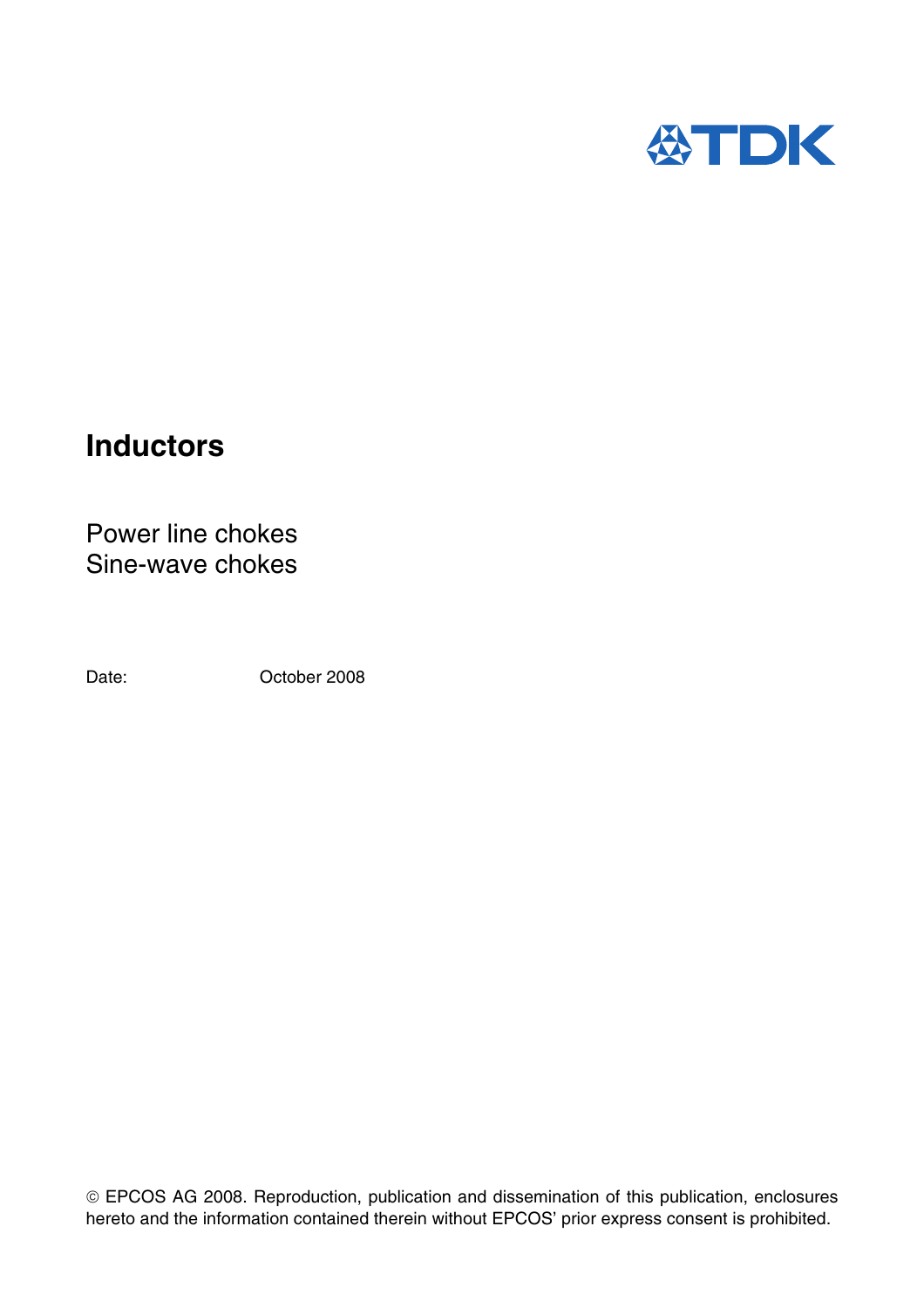

#### **Sine-wave chokes**

#### **General**

In switch-mode power supplies, the line input current is not a sine-wave curve like the line voltage but is pulse-shaped. This current function puts a load on the power supply network and distorts the network's voltage curves. With the aid of a "pump circuit" built up around a "sine-wave choke", it is possible to modify switch-mode power supplies to have a current flow near to a sinusoidal.

#### *Current and voltage curves*



IND0921-U-E

Figure 1 Graph of the voltage  $V_R$  (sine-shaped) and the mains input current.  $I<sub>B</sub>$  shows the pulse-shaped input of a standard switch-mode power supply,  $I_{CP}$  is the current graph of a switch-mode power supply with "current pump", showing the reduced level of upper harmonic components.

In this connection, the international standard IEC EN 61000-3-2 has been worked out. It defines the limits for harmonic current emissions that electrical equipment with input current  $\leq 16$  A per phase must be adhered to. According to this standard, personal computers, monitors and TV receivers are classified as Class D devices.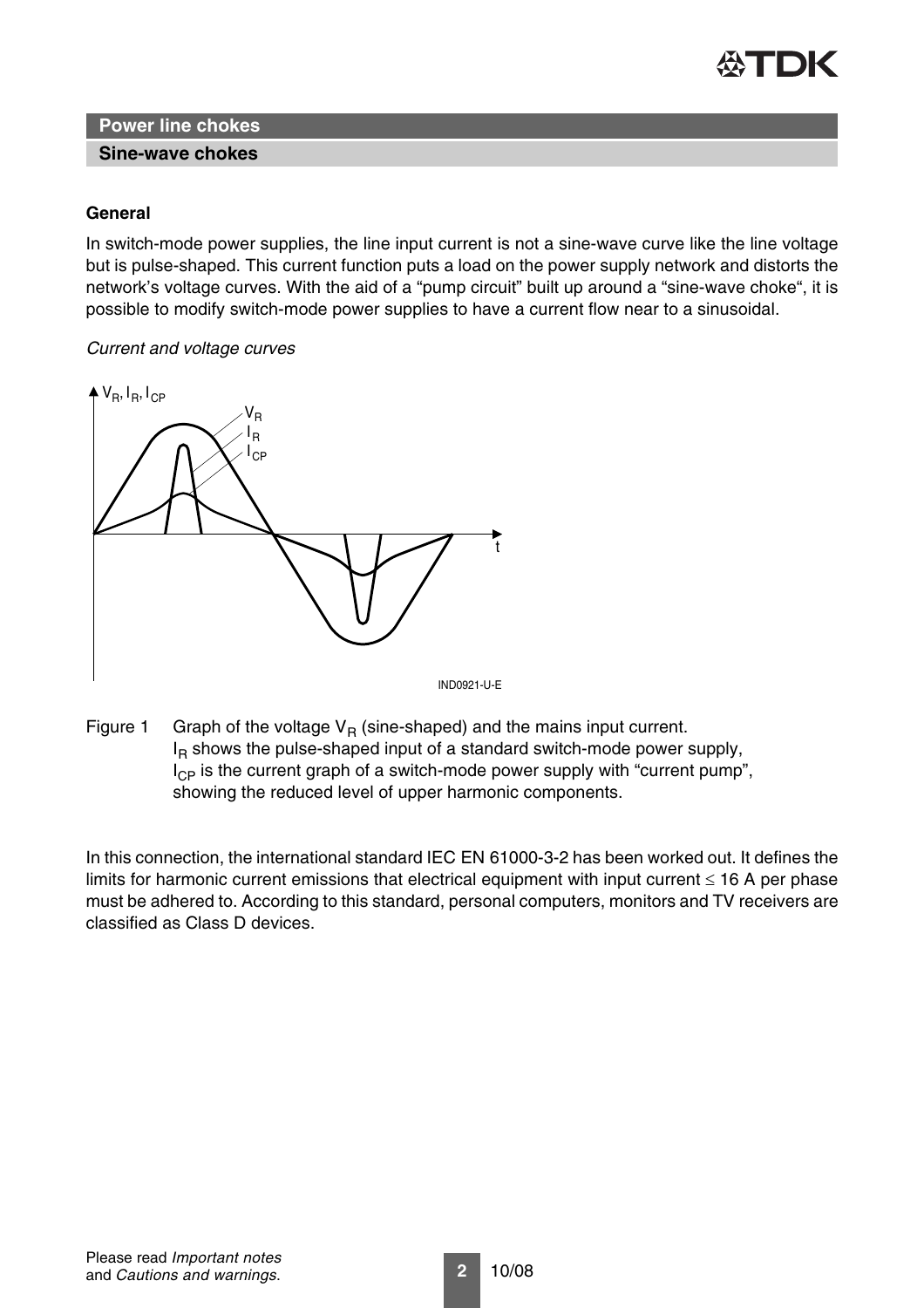

#### **Sine-wave chokes**

#### *Simple add-on circuit*

The ideal solution for obtaining a switch-mode power supply complying to this standard would be a simple add-on circuit which turns a standard switch-mode power supply into a "sine-wave power supply" at moderate costs. A solution of this kind can be implemented with the aid of a "sine-wave pump", at the heart of which there is a "sine-wave choke". Here, the sine pump replaces the "cut-off circuit" comprising a diode and an R/C combination, as was previously used in switch-mode power supplies.

In the switch-mode power supply modified by a pump circuit, the drain voltage overshoots are blocked by the fact that, when the diode D is in forward (conducting) state, a resonance circuit is formed by the capacitor C an the primary inductance  $L_1$  of the transformer. In this way, the frequencies and amplitudes of the overshoots are reduced to a level which is not harmful.

An advantage in comparison to the hitherto-used cut-off circuits lies in the fact that no energy is converted into heat, which increases the efficiency of the power supplies.

*Standard switch-mode power supply with cut-off circuit*



Figure 2 Basic circuit diagram of a standard switch-mode power supply with a cut-off circuit.

A standard switch-mode power supply consists, among other things, of a rectifier bridge BG, load capacitor  $C_1$ , transformer Tr with secondary circuits, switching transistor T and controller IC (e.g. TDA 4646).

The "cut-off circuit", consisting of a diode D, a capacitor C and a resistor R is connected between the drain of the switching transistor and the positive terminal of the load capacitor.

The purpose of this circuit is to short the overshoots drain voltage and dissipate their energy in the form of heat in resistor R.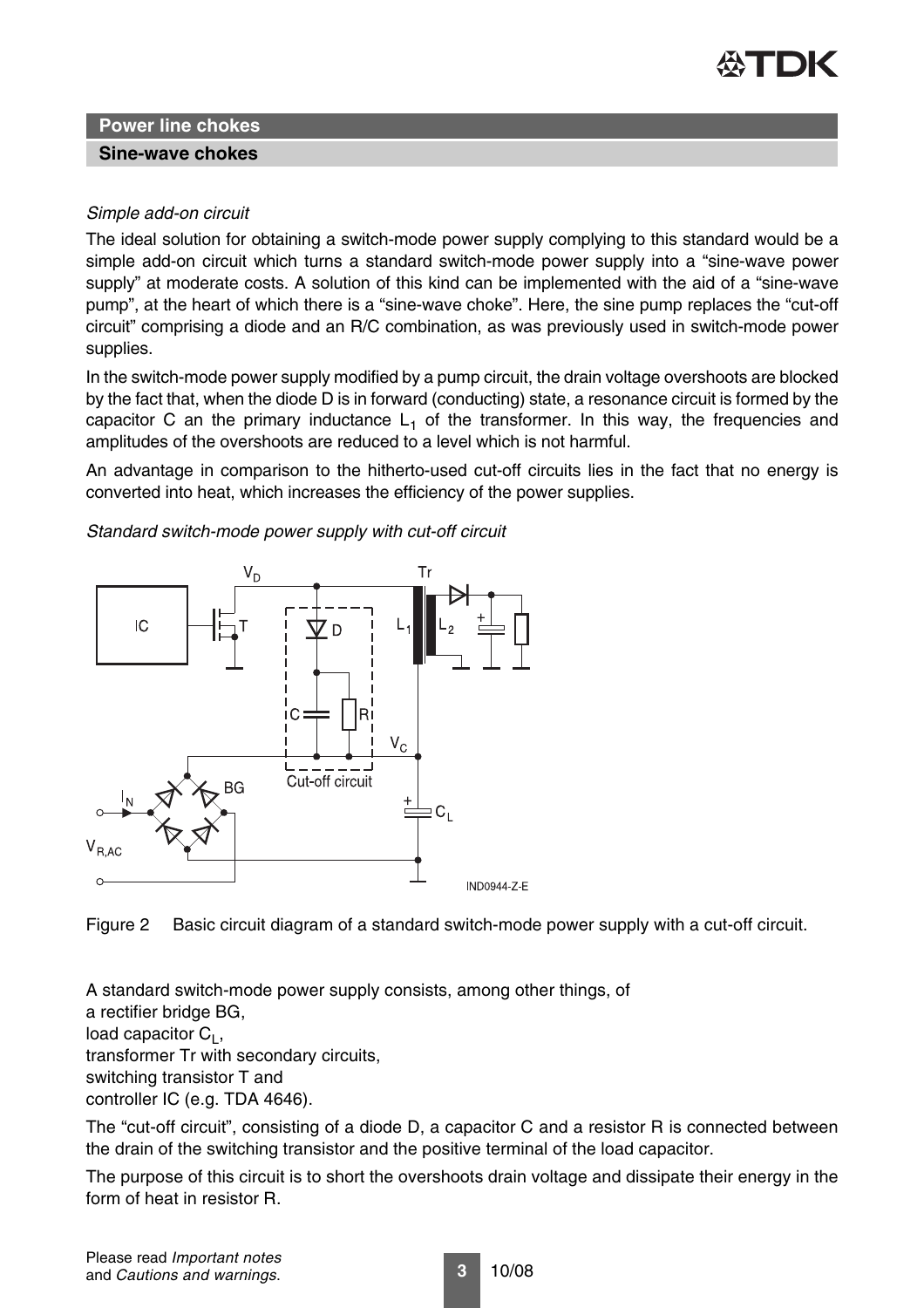

#### **Sine-wave chokes**



*"Sine-wave" power supply with pumping circuit*

Instead of using the cut-off circuit, the above power supply operates with a current pump circuit. Between the output of the rectifier bridge BG and the positive terminal of the load capacitor  $C<sub>1</sub>$ , a series circuit comprising a choke L and a diode D is connected, whereby the cathode of the diode D is connected to the load capacitor. A coupling capacitor C is inserted between the connection of L and D and the drain of switching transistor T. This "pump circuit" substitutes for the function of the hitherto-used cut-off circuit, but also ensures that the current drawn from the power line has a low magnitude of harmonics.

#### *Sine-wave choke reduces harmonics*

In coordination with the developers of the pump circuit, EPCOS has developed a favorably priced inductive component to match this application and which offers the required features to suit the power of the respective switch-mode power supply. The harmonics which normally occur on the power input side of switch-mode power supplies are reduced by the choke L, also known as the sine-wave choke.

An additional problem occurs on the secondary side of switch-mode power supplies. Here, interference voltages at frequency ranges of several MHz occur. Up to now, complex and frequently expensive active circuits were used to reduce the harmonics here. As opposed to the active solution, EPCOS now offers a considerably less bulky passive solution with greater reliability, since often only a single component, the sine-wave choke, is necessary.

In order to reduce interference voltages and generation of harmonics, a choke is required which has the lowest possible losses while ensuring a high saturation limit even at high currents. Low losses can be achieved by using a high-permeability ferrite material, which would, however, become saturated at high currents. To prevent this, the cores have an air gap (see figure 4).

Figure 3 Basic circuit diagram of a switch-mode power supply converted to "sinusoidal input current".